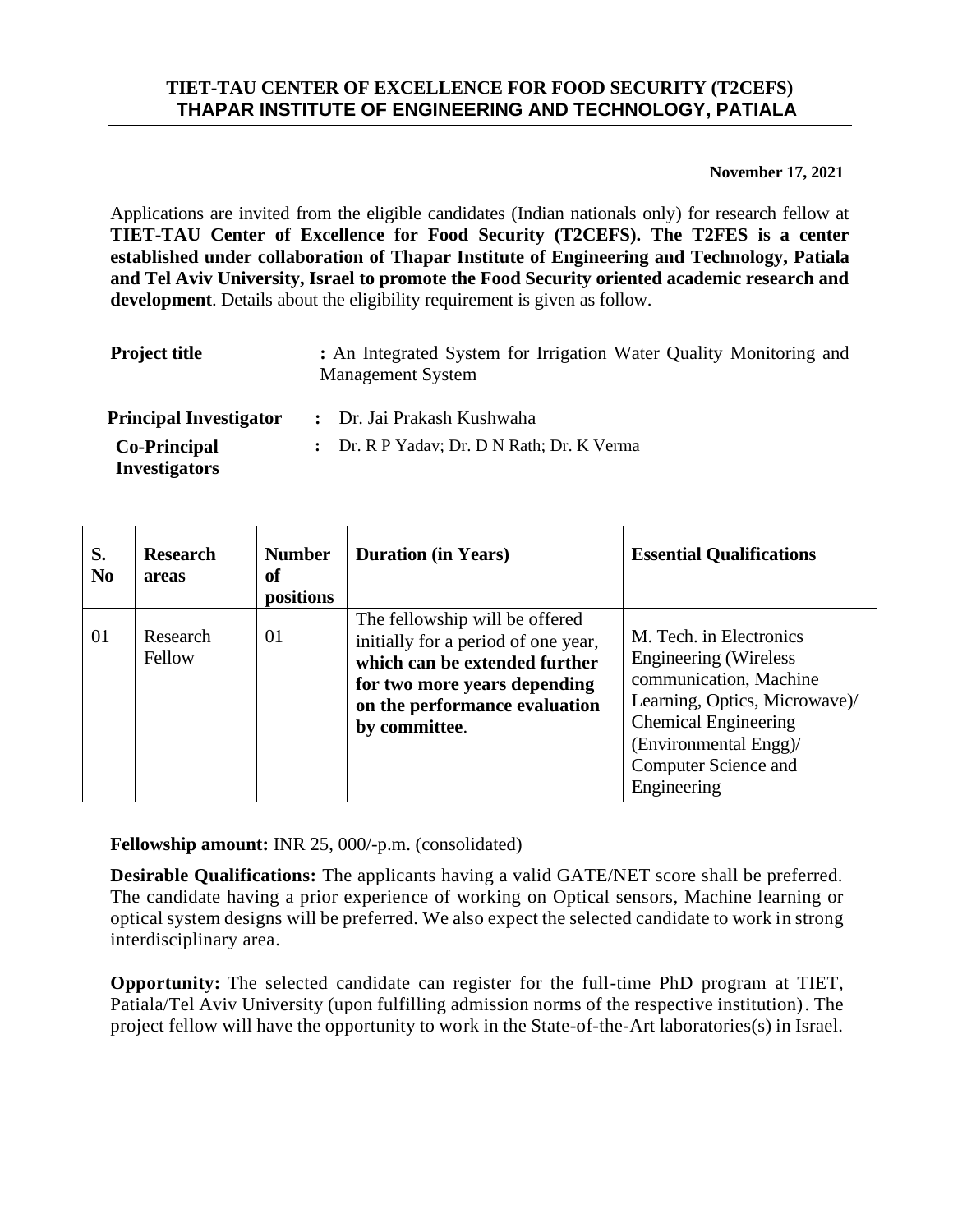## **Other Relevant Details:**

- Selection committee of Thapar Institute reserves the right to fix suitable criteria for shortlisting of eligible candidates.
- Candidates will be short listed for the interview based on merit and experience of the available candidates. Decision of selection committee will be final. The date and time of interview will be informed by email only.
- **No TA/DA will be given to the candidates called for the interview.**
- **Appointment will be contractual in nature and as per Institute terms and condition.**
- The fellowship will be offered initially for a period of one year, **which can be extended further for two more years depending on the performance evaluation by committee**.

The application can be sent through e-mail only at *jpkushwaha@thapar.edu* in the prescribed format (attached with the document). You may contact at +91-8437167041 for any further queries.

**The last date for receiving the applications is Nov 30, 2021.**

**Dr. J P Kushwaha Associate Professor Chemical Engg Department Thapar Institute of Engg and technology Patiala, Punjab, India**